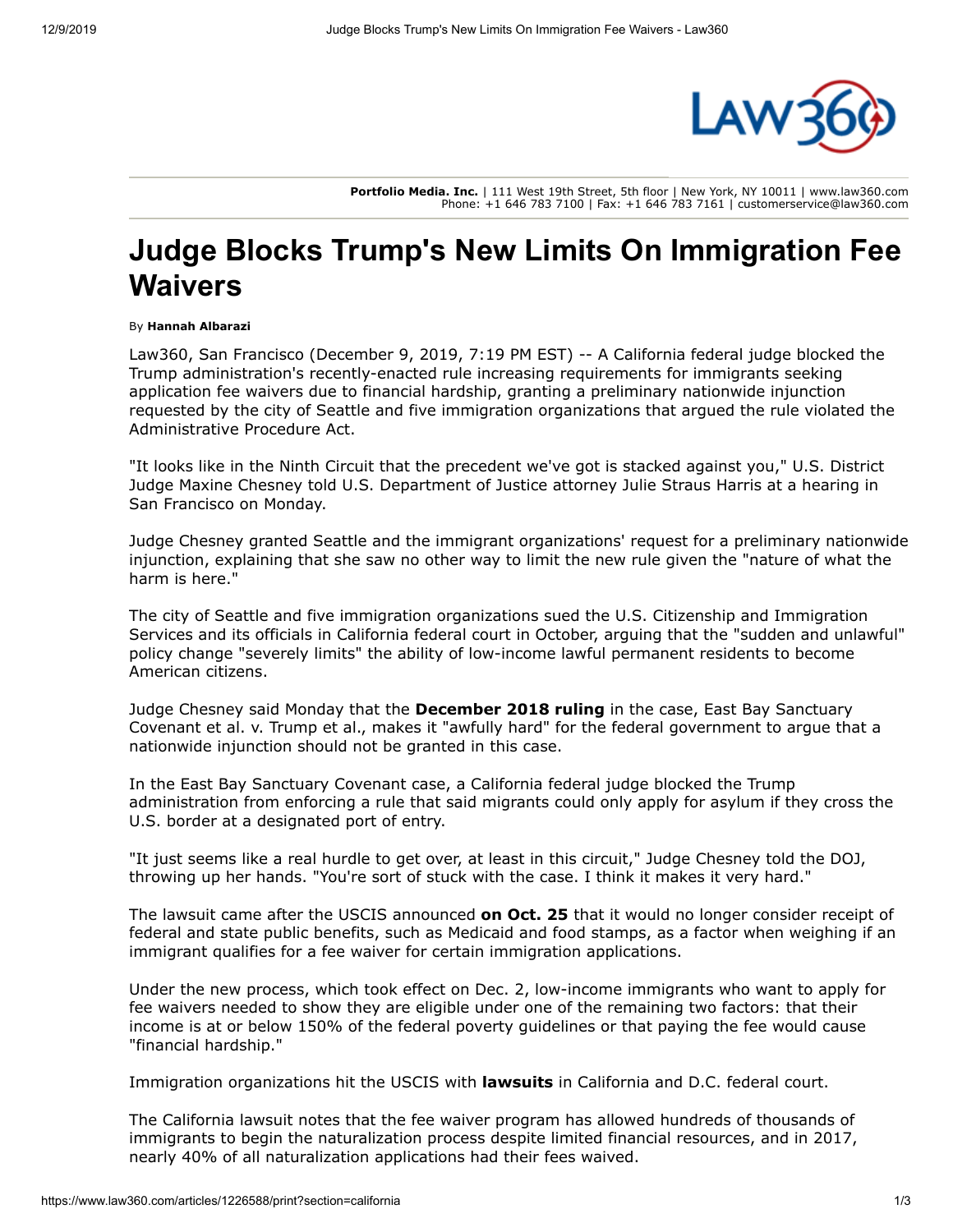The lawsuit also took issue with one of the policy changes requiring applicants to submit a tax transcript from the [IRS](https://www.law360.com/agencies/internal-revenue-service) to prove they're below the poverty line rather than submitting copies of tax returns.

The immigration organizations say the change puts an additional burden on low-income applicants and that those tax transcripts may not be accurate, because even President Donald Trump has said publicly that tax transcripts "are notoriously inaccurate."

The new rules essentially set up a "wealth test for citizenship" that threaten to make it harder for legal immigrants to become citizens, the complaint alleged.

On Monday, Straus Harris urged the judge not to grant the nationwide injunction, saying "the agency did everything that notice and comment requires" and that the impediments alleged by the plaintiffs are merely speculative.

"They don't support the gloom and doom argument that they are making," Straus Harris told the judge.

Judge Chesney, however, told the DOJ that the harm plaintiffs allege "doesn't seem speculative to me" and that plaintiffs had shown that the new rule caused them to divert their resources.

"It fails because of procedural deficiencies," Judge Chesney said.

Straus Harris said granting a nationwide injunction would cut off the opportunity for various judicial officers to weigh in and could also cut off review by the [U.S. Supreme Court.](https://www.law360.com/agencies/u-s-supreme-court)

Niketa K. Patel of [Mayer Brown LLP,](https://www.law360.com/firms/mayer-brown) co-counsel for the plaintiffs, urged Judge Chesney to grant the nationwide injunction, saying, "When the harms are nationwide, the relief should also be nationwide."

Judge Chesney said she found the plaintiffs' have standing, that the agency should have gone through the APA procedures and that a nationwide injunction is appropriate.

Seattle Mayor Jenny Durkan lauded Judge Chesney's ruling Monday.

"I am glad that the court recognizes the urgent need to block this 'pay-to-play' approach to citizenship from taking effect," Durkan said in a statement Monday. "Wealth is not and should never be a requirement of being an American citizen."

Jessica Marsden of Protect Democracy, co-counsel for the plaintiffs, described the ruling as "an encouraging step in the right direction for the health of our democracy."

"Participation in democracy must not be limited to those who can afford it. This unlawful policy was intended to hurt legal immigrants who have been here for years and we commend the judge for correctly siding with the law," Marsden said in a statement Monday.

The DOJ did not immediately respond to a request for comment.

The city of Seattle and the immigration organizations are represented by Lee H. Rubin, Matthew D. Ingber, Lauren R. Goldman, Niketa K. Patel, Nicolas E. Rodriguez and Luc W.M. Mitchell of Mayer Brown LLP, Jessica Marsden and Jamila Benkato of [Protect Democracy Project,](https://www.law360.com/companies/protect-democracy-project-inc) Niyati Shah and Marita Etcubanez of [Asian Americans Advancing Justice](https://www.law360.com/companies/asian-americans-advancing-justice) and Seattle City Attorney Peter S. Holmes and Assistant City Attorney Erica R. Franklin.

The [Northwest Immigrants Rights Project](https://www.law360.com/companies/northwest-immigrants-rights-project) is represented by Rebecca Smullin and Michael T. Kirkpatrick of the Public Citizen Litigation Group.

The government is represented by Julie Straus Harris of the U.S. Department of Justice's Civil Division.

[The cases are City of Seattle et al. v. D](https://www.law360.com/cases/5db9ae9fb975810abca7f726)[epartment of Homeland Security](https://www.law360.com/agencies/u-s-department-of-homeland-security) [et al., case number 3:19-cv-](https://www.law360.com/cases/5db9ae9fb975810abca7f726)07151, in the [U.S. District Court for the Northern District of California,](https://www.law360.com/agencies/u-s-district-court-for-the-northern-district-of-california) and Northwest Immigrants